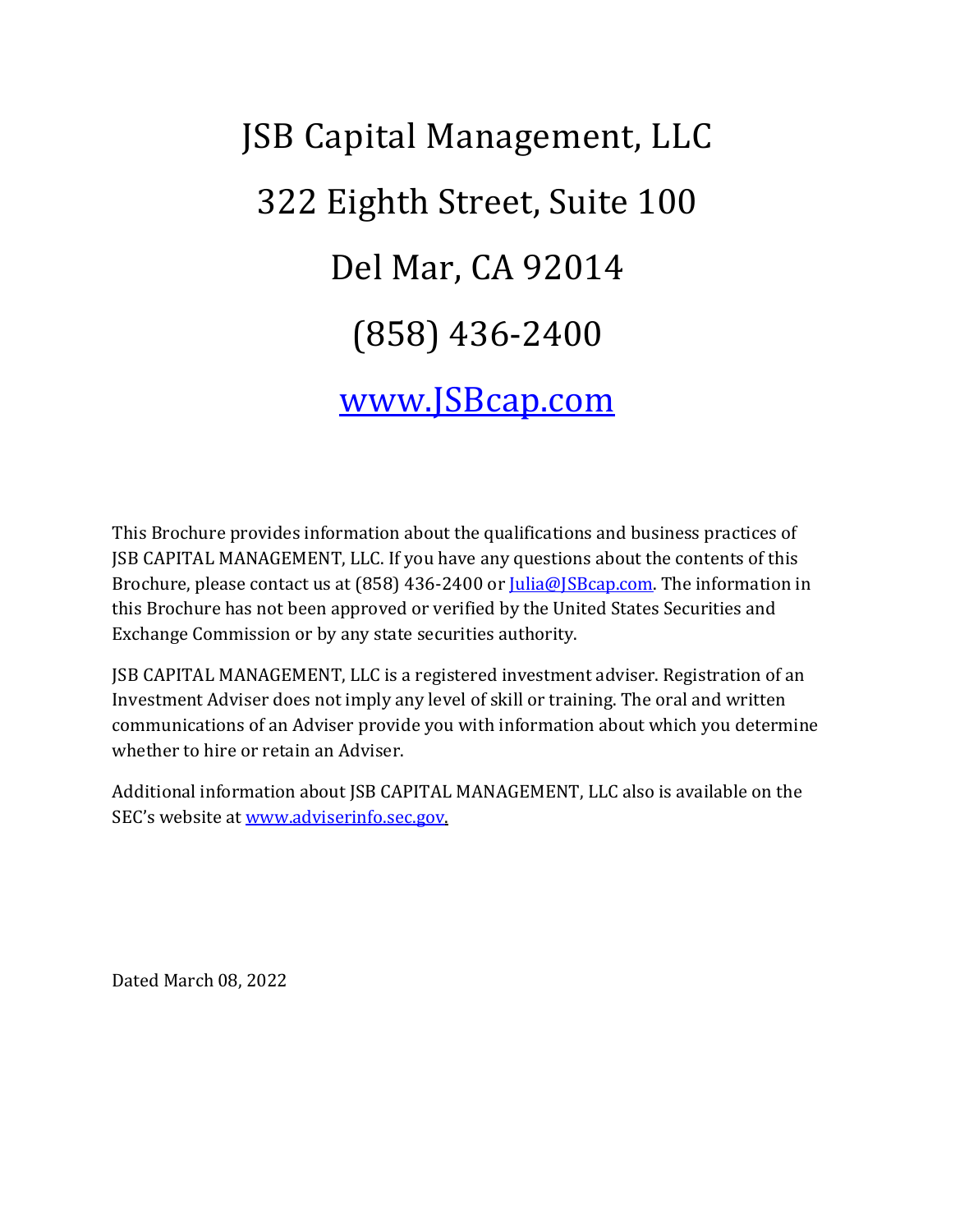## **Material Changes**

On July 28, 2010, the United State Securities and Exchange Commission published "Amendments to Form ADV" which amends the disclosure document that we provide to clients as required by SEC Rules. Our original Brochure dated January 25, 2012 was a new document prepared according to the SEC's new requirements and rules.

This brochure dated March 08, 2022 amends our brochure from March 11, 2021. There were no material amendments made to this document.

We will ensure that clients receive a summary of any material changes to this and subsequent Brochures within 120 days of the close of our business' fiscal year. We may further provide other ongoing disclosure information about material changes as necessary.

We will further provide you with a new Brochure as necessary based on changes or new information, at any time, without charge.

Currently, our Brochure is available on our website a[t www.jsbcap.com](http://www.jsbcap.com/) or on request by contacting Julia E. Bussie, CMT at (858) 436-2400 or by email at  $\text{lulia@isbcap.com.}$  The Brochure will also be provided to all clients and potential clients as required by the State of California.

Additional information about JSB CAPITAL MANAGEMENT, LLC is also available via the SEC's web site [www.adviserinfo.sec.gov.](http://www.adviserinfo.sec.gov/) The SEC's web site also provides information about any persons affiliated with JSB Capital Management, LLC who are registered, or are required to be registered, as investment adviser representatives of JSB Capital Management, LLC.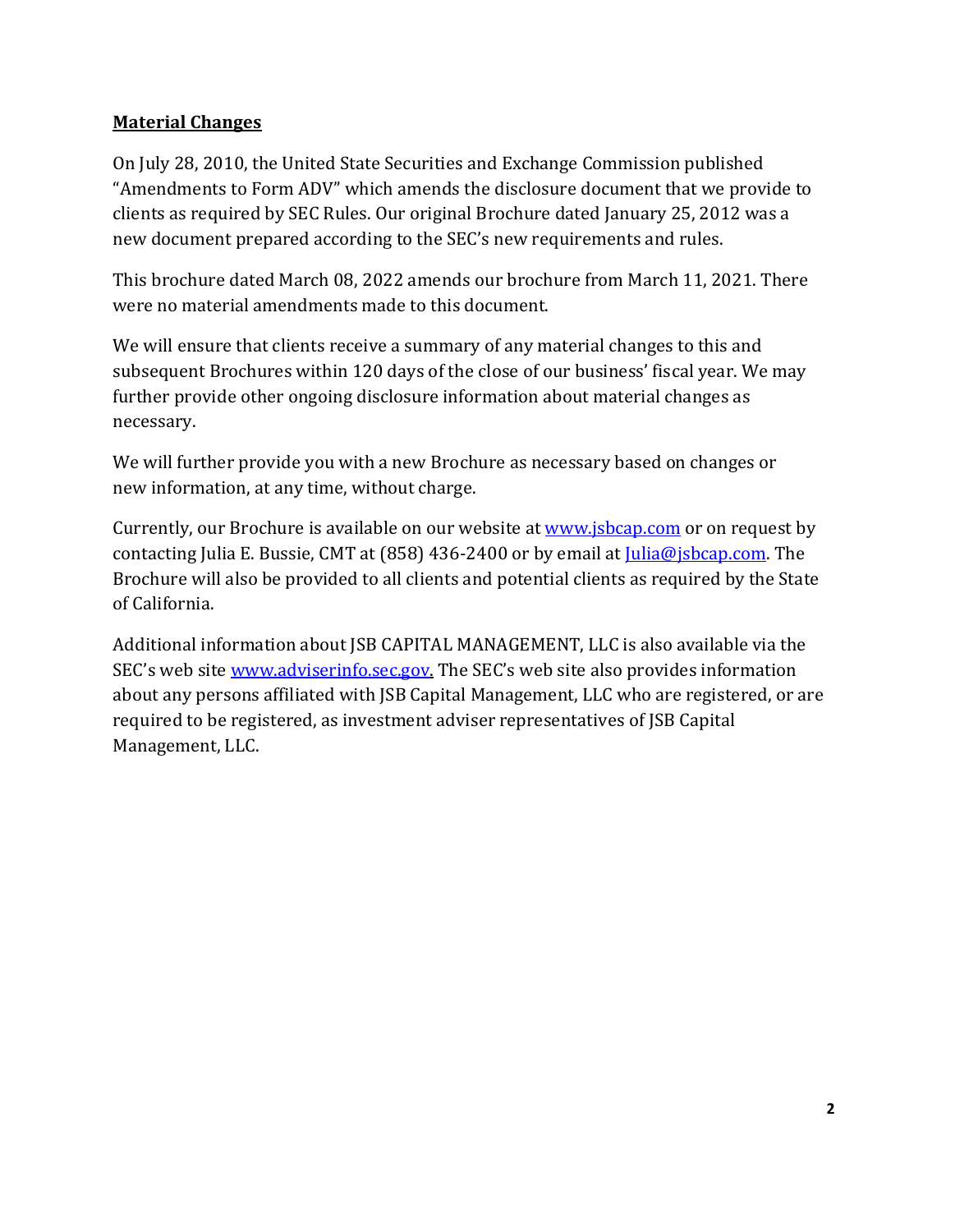## **Item 3 - Table of Contents**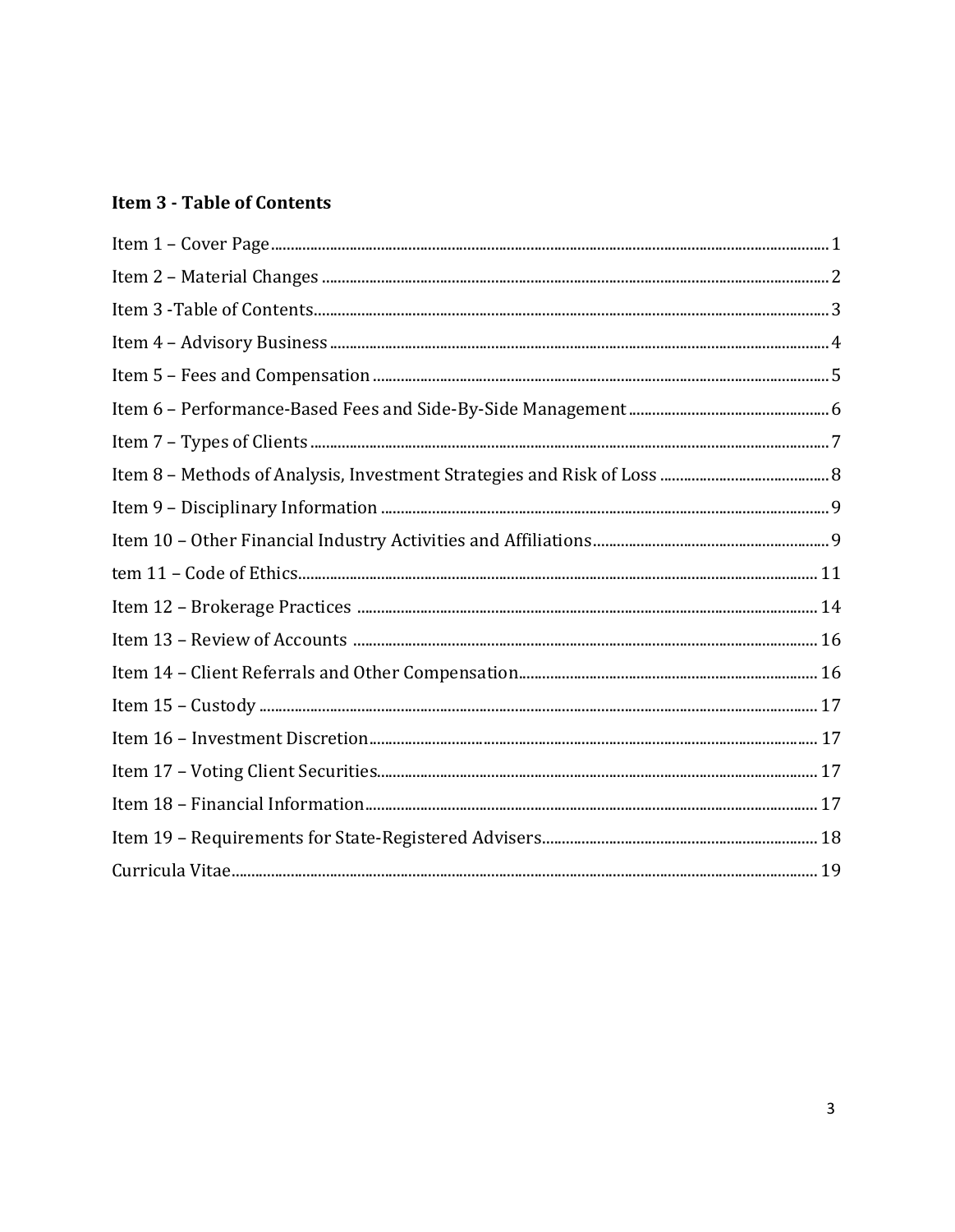## **Item 4 – Advisory Business**

#### Overview of JSB Capital Management, LLC

JSB Capital Management, LLC is a single member limited liability company formed in January, 2012. Julia Bussie is the President of JSB.

JSB Capital Management, LLC (JSB) manages client accounts for a percentage of assets under management. Annual fees range between .85% and 1.50% and are negotiable based upon the size and complexity of each client account. The fees are calculated quarterly based on assets under management at the beginning of each quarter and are paid at the beginning of each quarter. Certain long-standing clients may have fee schedule arrangements substantially lower than the fee arrangements prevailing for other clients.

All JSB accounts are handled on a fully discretionary basis. JSB currently has over \$12 million in discretionary assets under management. JSB has no Non-Discretionary clients, although JSB may occasionally accept unsolicited orders from clients.

JSB Capital Management may on occasion review outside investments for clients and may, for this advice, charge a fee to be negotiated with and agreed to by the client before services are rendered.

Financial Planning services are available on a one-time basis or as a continuing service. Fees are based on the level of Planning selected. Flat fees range from \$250 to \$2500. Continuing Planning is charged quarterly at an annual rate of .5% of assets up to a maximum of \$2500.

JSB does not use or participate in Wrap Fee programs.

#### Other Services Not Included Above

Services may be offered on a one time or limited basis, thereby allowing for a fee based on hours worked. JSB may, at client request, review investments not managed by JSB and may charge a fee for this work of \$250/hour subject to negotiation. Any such fee will be agreed to by the client in writing before work begins. JSB acknowledges that lower fees for comparable services may be available from others.

#### Additional Information

Normally, assets for which JSB provides investment management services are/will be held at nationally recognized broker/dealers who are members of the Securities Investor<sup>4</sup>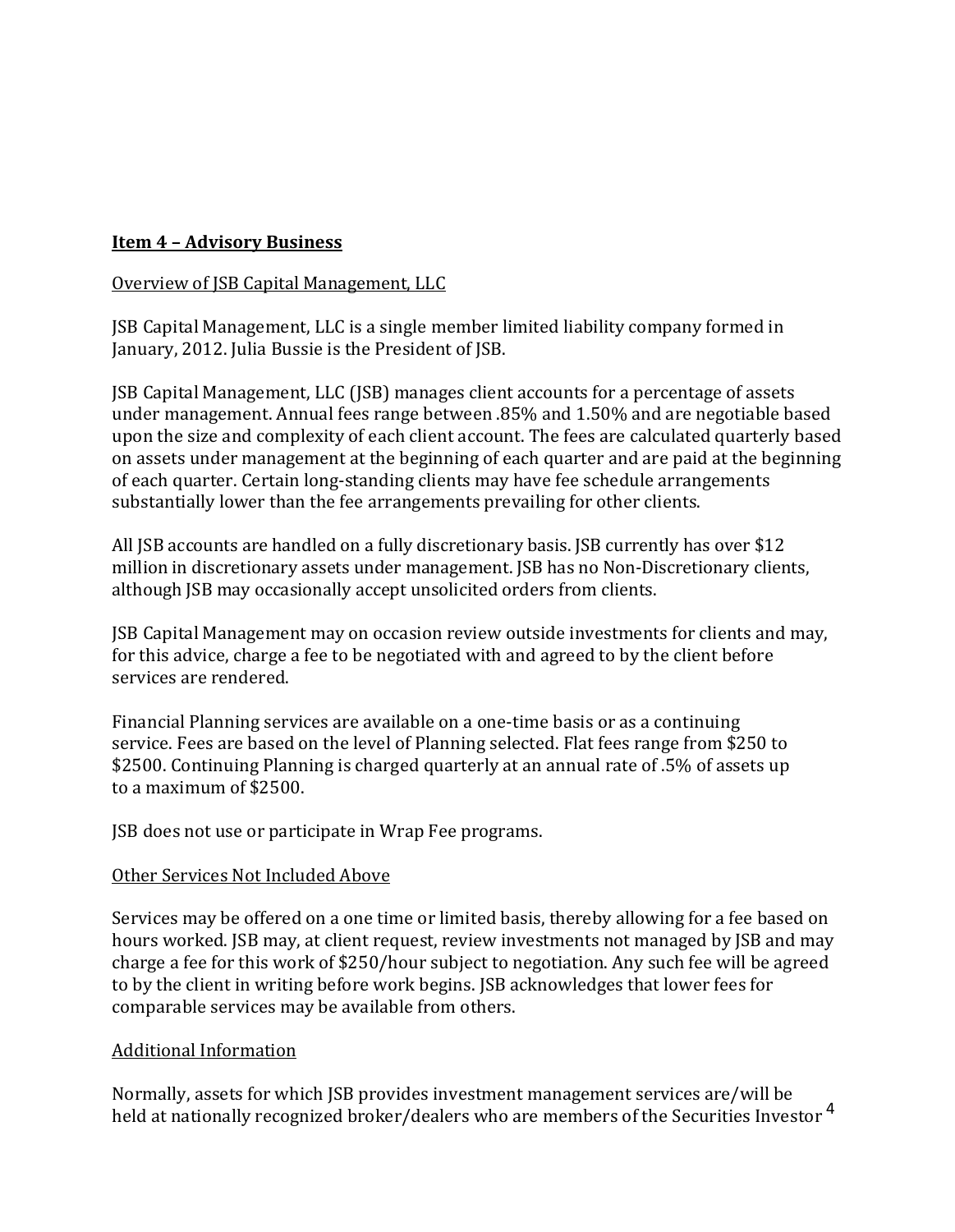Protection Corporation (SIPC). Securities purchased through broker/dealers may incur transaction charges. JSB does not share in any commissions or fees charged by the broker/dealers. Clients should also be aware that mutual funds incur investment management fees and other expenses that are in addition to (and unrelated to) the fees charged by JSB described above.

JSB provides basic financial planning services in accordance with prudent asset allocation decisions. Each client is interviewed to determine their risk tolerance, their intermediate and long-term investment objectives and their individual cash flow needs. At no time is the client obligated to act on our recommendations and the client can choose to transact our recommendations through any other party. For more sophisticated financial planning services, JSB may charge a fee depending on the actual hours spent in data gathering, analysis, document production and in-depth counseling required. Fees will be determined on an individual basis.

## **Item 5 – Fees and Compensation**

#### Advisory Fees

Fees are billed quarterly in advance based on the portfolio value at the beginning of the quarter, fixed fee agreed to, or hourly fees for completed work. Clients may terminate our service at any time without penalty upon giving of written notice. Fees paid in advance by the client will, upon termination, be prorated to the date of termination and the unearned portion of such fees will be immediately refunded to the client.

#### Investment Management Fee Schedule

Accounts are managed on a fully discretionary basis unless otherwise instructed by client.

The annual fee for service is based on a percentage of the client's total assets managed.

Lower fees for comparable services may be available from other sources. The specific manner in which fees are charged by JSB is established in a Client's written agreement with JSB. JSB will generally bill its fees on a quarterly basis. Clients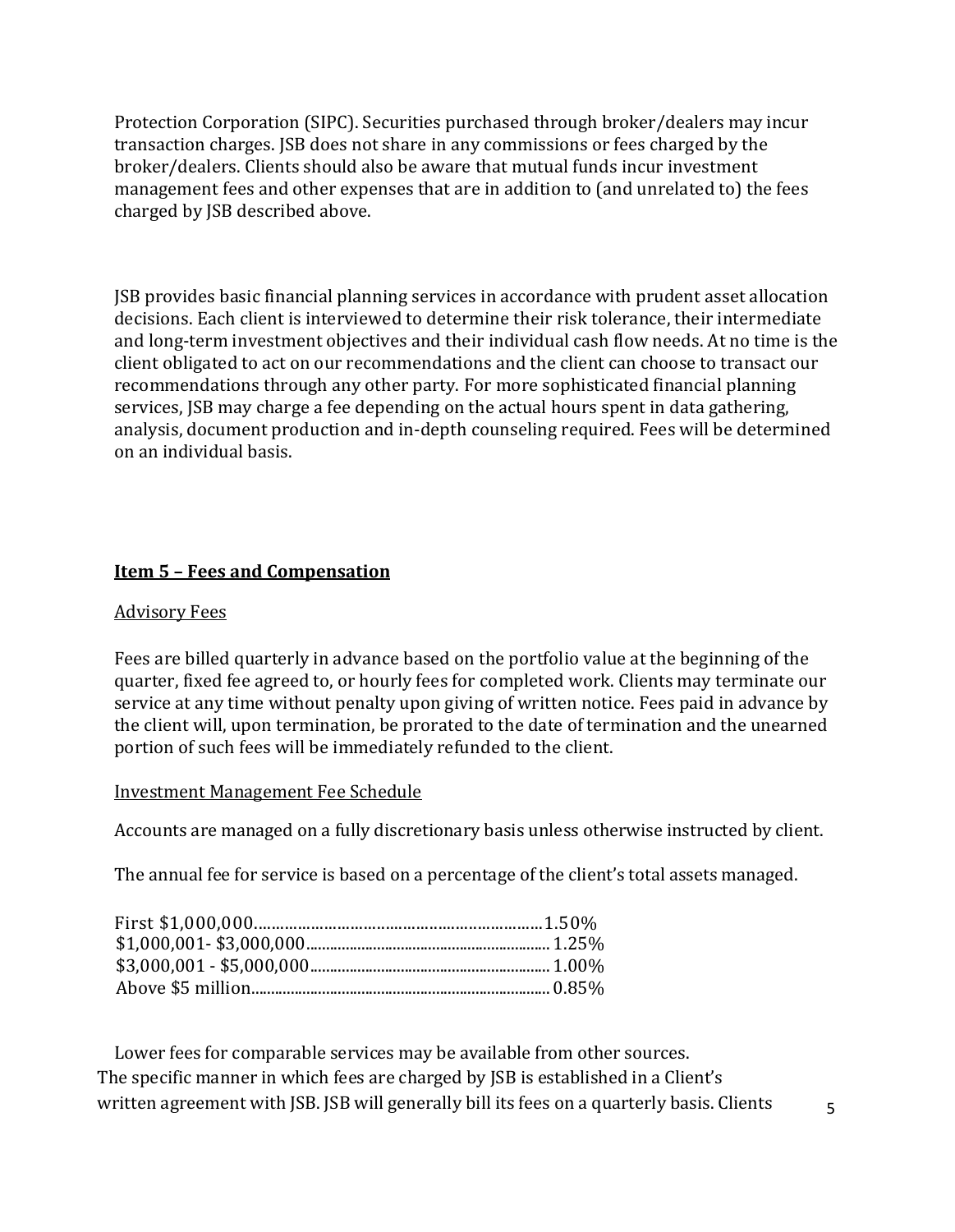are billed in advance each calendar quarter. Clients may elect to be billed directly for fees or to authorize JSB to directly debit fees from client accounts. Management fees shall be prorated for each capital contribution and withdrawal made during the applicable calendar quarter (with the exception of de minimis contributions and withdrawals). Accounts initiated or terminated during a calendar quarter will be charged a prorated fee. Upon termination of any account, any prepaid, unearned fees will be promptly refunded, and any earned, unpaid fees will be due and payable.

JSB's fees are exclusive of brokerage commissions, transaction fees, and other related costs and expenses which shall be incurred by the client. Clients may incur certain charges imposed by custodians, brokers, third party investment and other third parties such as fees charged by managers, custodial fees, deferred sales charges, odd-lot differentials, transfer taxes, wire transfer and electronic fund fees, and other fees and taxes on brokerage accounts and securities transactions. Mutual funds and exchange traded funds also charge internal management fees, which are disclosed in a fund's prospectus. Such charges, fees and commissions are exclusive of and in addition to JSB's fee, and JSB shall not receive any portion of these commissions, fees, and costs.

#### Financial Planning Fee Schedule

Fees for financial planning are charged either as a flat fee or as a percent of liquid assets. Flat fees are charged for one-time plans at \$250 for a review of a retirement plan, \$1000 for a limited lifetime income plan, or \$2500 for a full financial goal plan. For continuing planning services, fees are charged as a percent of liquid assets at an annual rate of .25% up to a maximum of \$1500 annually for a limited lifetime income plan or at .5% up to \$2500 for a full financial goal plan. Financial planning fees are charged either in advance or in arrears according to the agreement signed and at the client's discretion. The client can cancel the agreement within five days at no cost. After five days, fees charged in advance are subject to a prorated refund.

#### Material Conflicts

Although no material conflicts are anticipated at this time, JSB will disclose to clients in writing any material conflicts of interest that may develop relating to the advisor, its representatives or any of its employees or related persons which could be reasonably expected to impair the rendering of unbiased and objective advice as delineated in CA CCR Section 260.238.

Item 12 further describes the factors that JSB considers in selecting or recommending broker-dealers for *client* transactions and determining the reasonableness of their compensation (*e.g.*, commissions).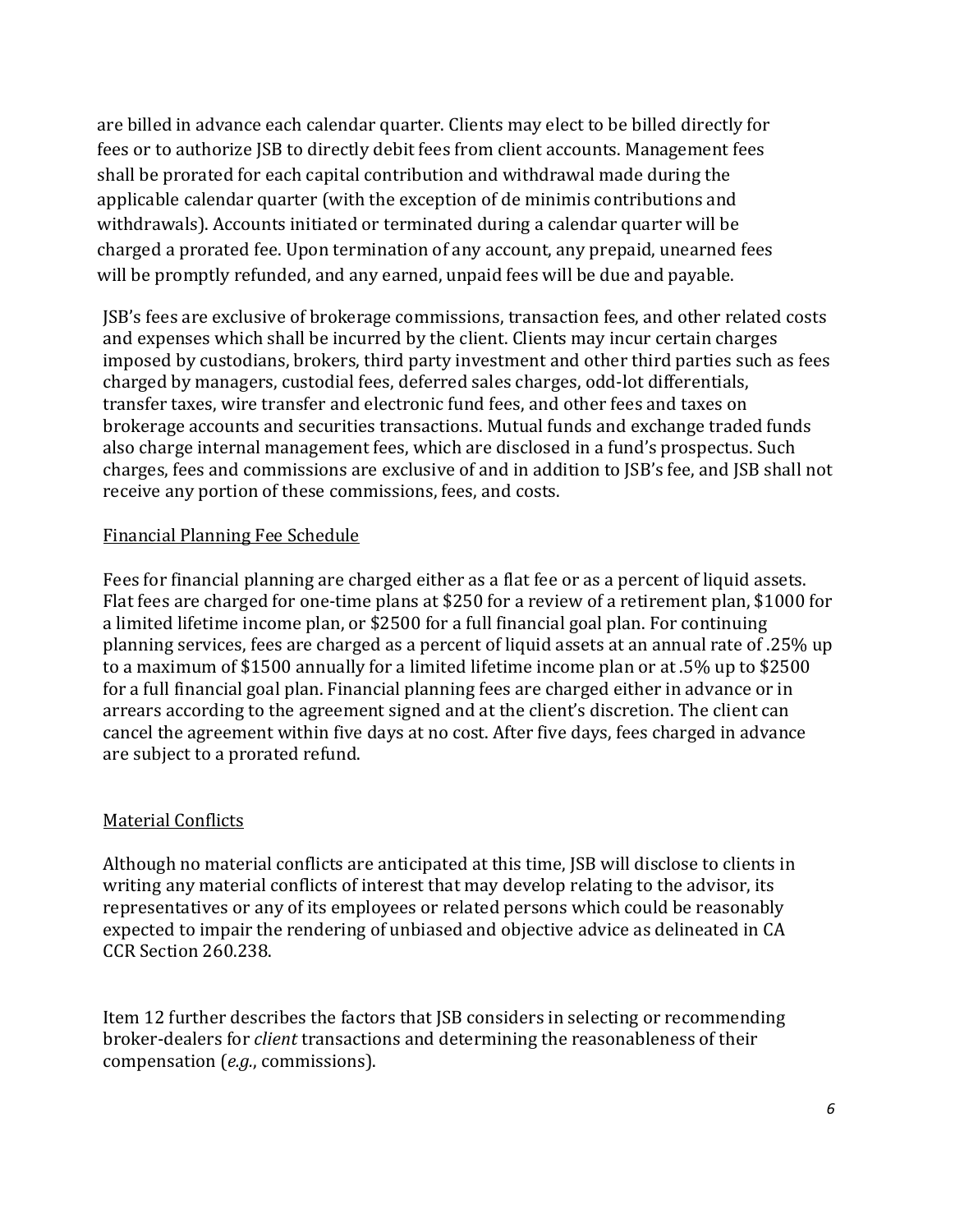## **Item 6 – Performance-based fees and side-by-side Management**

JSB Capital Management, LLC does not charge any performance-based fees (fees based on a share of capital gains on or capital appreciation of the assets of a client).

## **Item 7 – Types of Clients**

JSB Capital Management, LLC (JSB) may provide portfolio management services to individuals, high net worth individuals, corporate pension and profit-sharing plans, charitable institutions, foundations, endowments, registered mutual funds, private investment funds, trust programs, sovereign funds, and other U.S. and international institutions.

JSB's account minimum is set at \$250,000. However, JSB reserves the right to accept smaller accounts depending on the situation. JSB does not have any other account requirements or restrictions aside from those accounts that may be legally prohibited.

## **Item 8 – Methods of Analysis, Investment Strategies and Risk of Loss**

#### **Investing in securities involves risk of loss that clients should be prepared to bear.**

JSB's investment management style can be described as macroeconomic based, top-down, sector rotation. The guiding principle behind sector rotation as an investment philosophy involves the interrelationship between the business (growth) cycle and the individual components of the economy as they experience either a favorable or unfavorable economic environment. When the economy begins to measurably slow down the Federal Reserve Bank (The Fed) lowers short-term interest rates as a stimulus. A declining interest rate environment, for example, favors many companies in the financial industry (sector) and the slowing economy can often favor the consumer staples that people tend to buy regardless of the economic environment. These are just two scenarios that can be realized in a typical business cycle adjustment and there can be no guarantee that they will occur in every instance, however they serve as reasonable examples of investment decisions that might be made which would potentially impact the investment allocation to any particular sector.

As the lower interest rates ultimately begin to stimulate economic growth and capital formation and investment, certain industries historically recover more quickly than others, such as the technology and telecommunication industry in general, and they often become the more favorable investments early in a recovery. Eventually economic growth takes hold more widely and becomes further established across the economic spectrum, consumer spending on non-essential items (also known as durables) typically increases measurably leading to higher profits for industries such as the airlines, entertainment, and retail providers, to name a few. When the economy is perceived to be at its highest growth rate for the given cycle, companies that produce industrial products, capital goods and basic materials such as steel and aluminum are often at their peak earnings capability.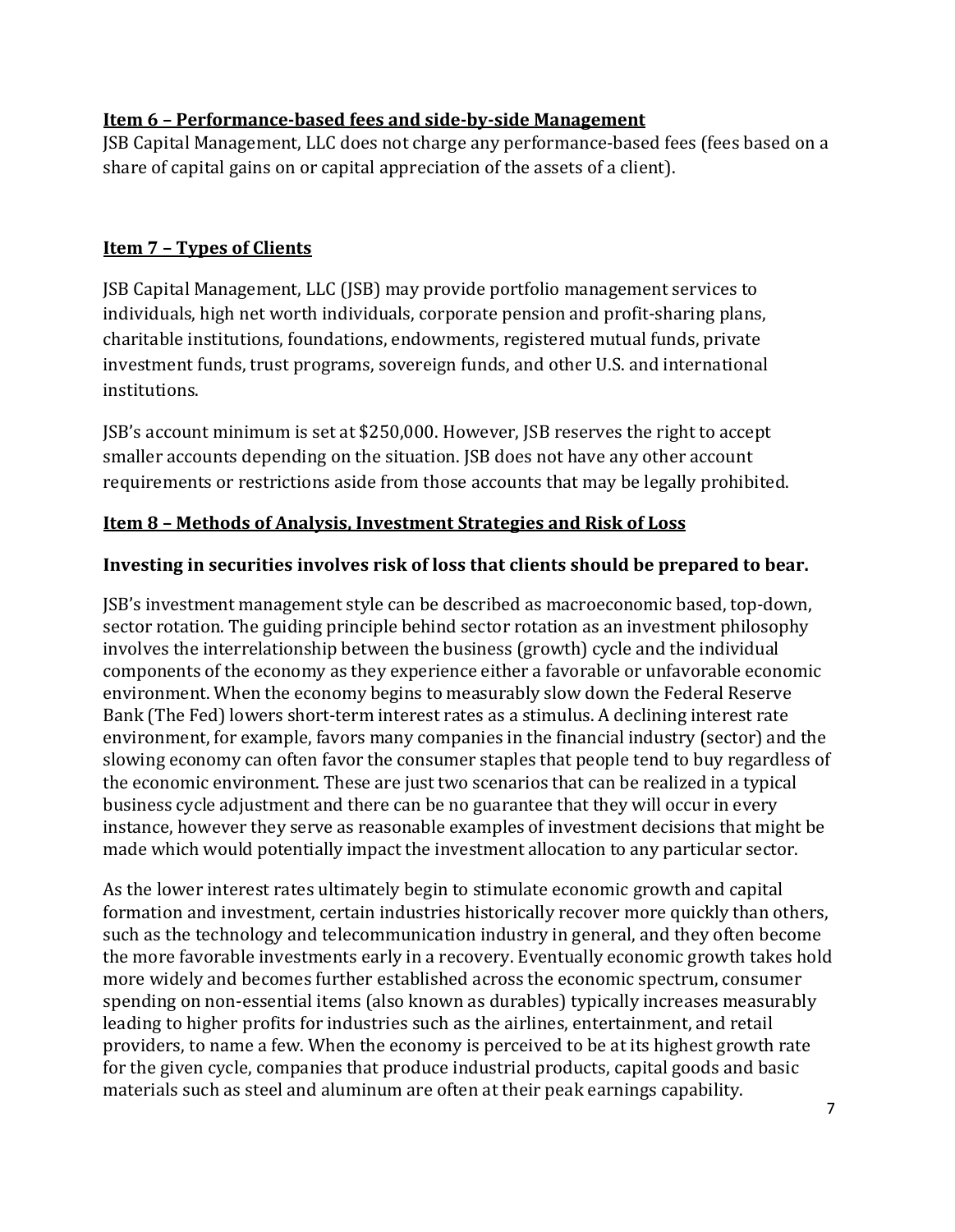Historically, The Fed has endeavored to determine when the potential exists that an overheated economy might produce inflation and they will typically act preemptively to raise interest rates accordingly. The resultant economic slowdown from the higher cost of capital brought on by, in part, a higher interest rate structure engineered by The Fed typically favors sectors such as consumer staples, health care and the energy (including public utility) industry.

## **Material Risks**

The investment process of sector rotation attempts to anticipate the often subtle inflection points in the business cycle and corresponding interest rate adjustments described above and endeavors to act as preemptively as possible to rotate from one advantaged sector to the next by investing in those companies analyzed to be the best positioned to take advantage of the most probable ensuing economic environment. The risk in this investment process includes evaluation errors from analyzing numerous macro-economic data that might lead to an incorrect determination of the actual position of the economy and the associated sectors of the market in any given business cycle. Also, although certain historical relationships are relatively consistent, there can be no guarantee that the actual performance of any sector or industry will mirror the performance of any previous cycle. In addition, once the various sectors are chosen as the ones appropriate to underweight, overweight or equal-weight, depending on their composition in a major index such as the Standard & Poor's 500 Index, there is a material risk that any given sector will not perform as predicted given the uncertainty of all economic cycles.

In addition, the investments made in each chosen sector and industries are typically comprised of individual securities, most often individual stock and/or bonds of publicly traded companies. The success of this investment strategy therefore relies in good measure on the financial analytical capability of the investment committee of JSB, and the quality of the data provided by the public disclosures and reports of each publicly traded entity.

The investment decision process also utilizes technical analysis, which is a method of evaluating securities by analyzing statistics generated by market activity, as a guideline to help ameliorate risk associated with the timing of entry and exit price levels for stock and stock derivative investments within the context of the economic cycles. As with macroeconomic analysis, there can be no guarantee that any investment will repeat historical patterns of price movement or that decisions based on this type of analysis are without material risk.

Also, the decision on which individual investment to make on behalf of the client includes such items as the evaluation of an appropriate price entry point, the amount to allocate to each client's portfolio (depending on the parameters of their individual investment goals most significantly) and the determination on when to sell each investment and it relies on the capabilities of the investment management committee to make those decisions. There can be no guarantee that the selection process just described will produce positive results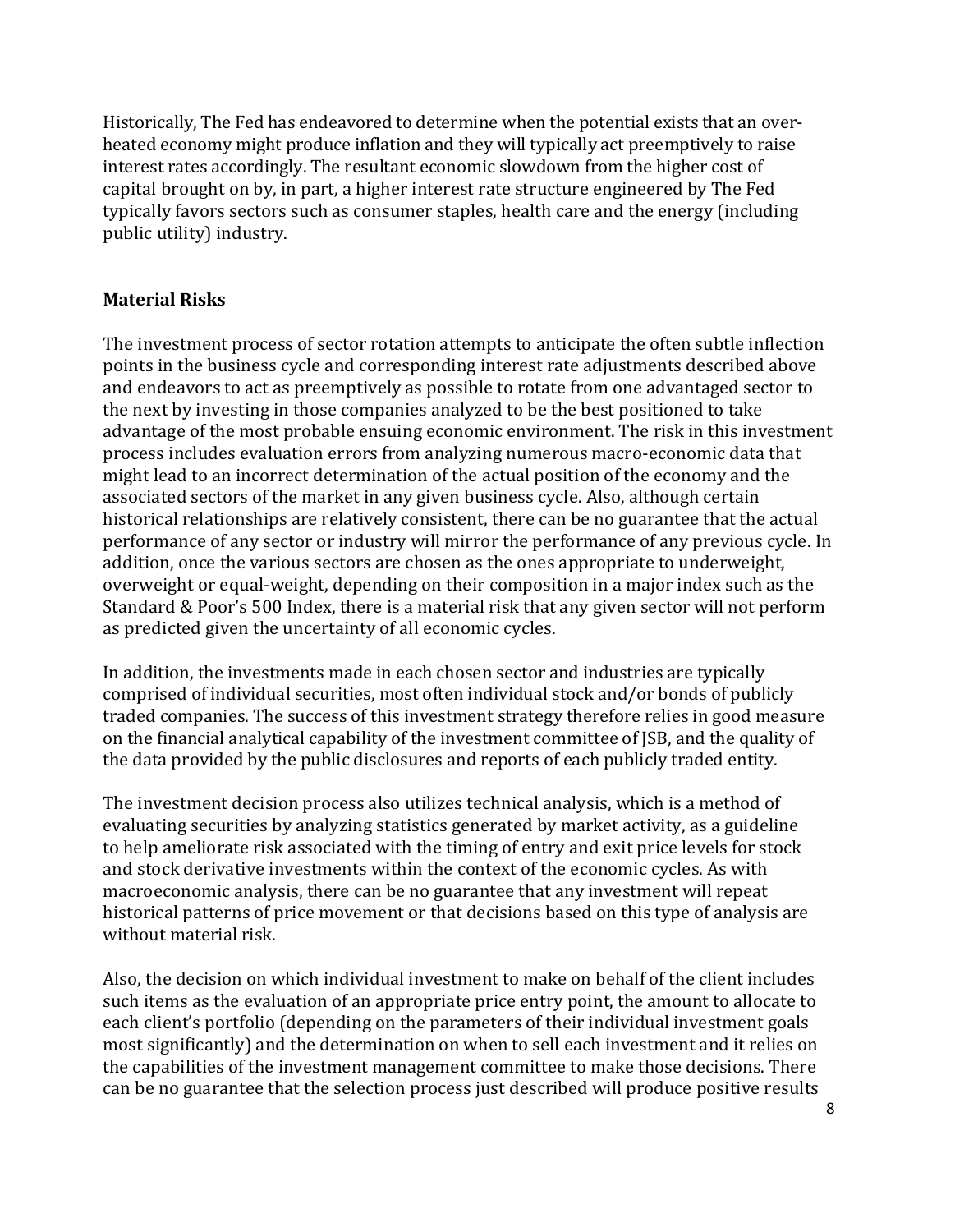in all cases as investing in securities entails risk of loss that all clients should be prepared to bear.

## **Item 9 – Disciplinary Information**

Registered investment advisers are required to disclose all material facts regarding any legal or disciplinary events that would be material to your evaluation of JSB or the integrity of JSB's management. JSB has no information applicable to this Item.

## **Item 10 – Other Financial Industry Activities and Affiliations**

JSB may provide consulting and non-discretionary advisory services to 401(k), nonqualified, and other corporate and non-profit retirement plans. The services are created to serve the needs of the Plan sponsor (plan level) and Plan Participants (participant level). JSB provides two distinct, yet equally important services to the Plan Sponsor; (1) the Advisor assists in the analysis, design and implementation of investment programs for retirement plans, both start-ups and existing plans; and (2) the Advisor may provide a full range of fiduciary management services.

JSB may also work with different Plan Providers in delivering its services. The Advisor receives no compensation from any Plan Provider, investment vehicle offered in the retirement plan, or any other independent, third party source associated with the plan.

Services provided at the plan level include: (1) selection of Plan Provider; (2) cost analysis; (3) Investment Policy Statement; (4) selection of asset classes; (5) selection and monitoring of investment options; (6) structuring investment education program; and (7) Board/Committee guidance.

Services provided at the participant level may include; (1) newsletters; (2) modelportfolio strategies; and (3) group and individual investment guidance. JSB also offers investment management services to participants who meet the Advisor's qualifications.

Fees for retirement plan management and consulting are charged as a percentage of the assets under management. Fees are negotiable.

JSB does not have any arrangements, oral or in writing, where it is paid cash by or receives some economic benefit (including commissions, equipment or non-research services) from a non-client in connection with giving advice to clients.

## Affiliations

The Chartered Market Technicians Association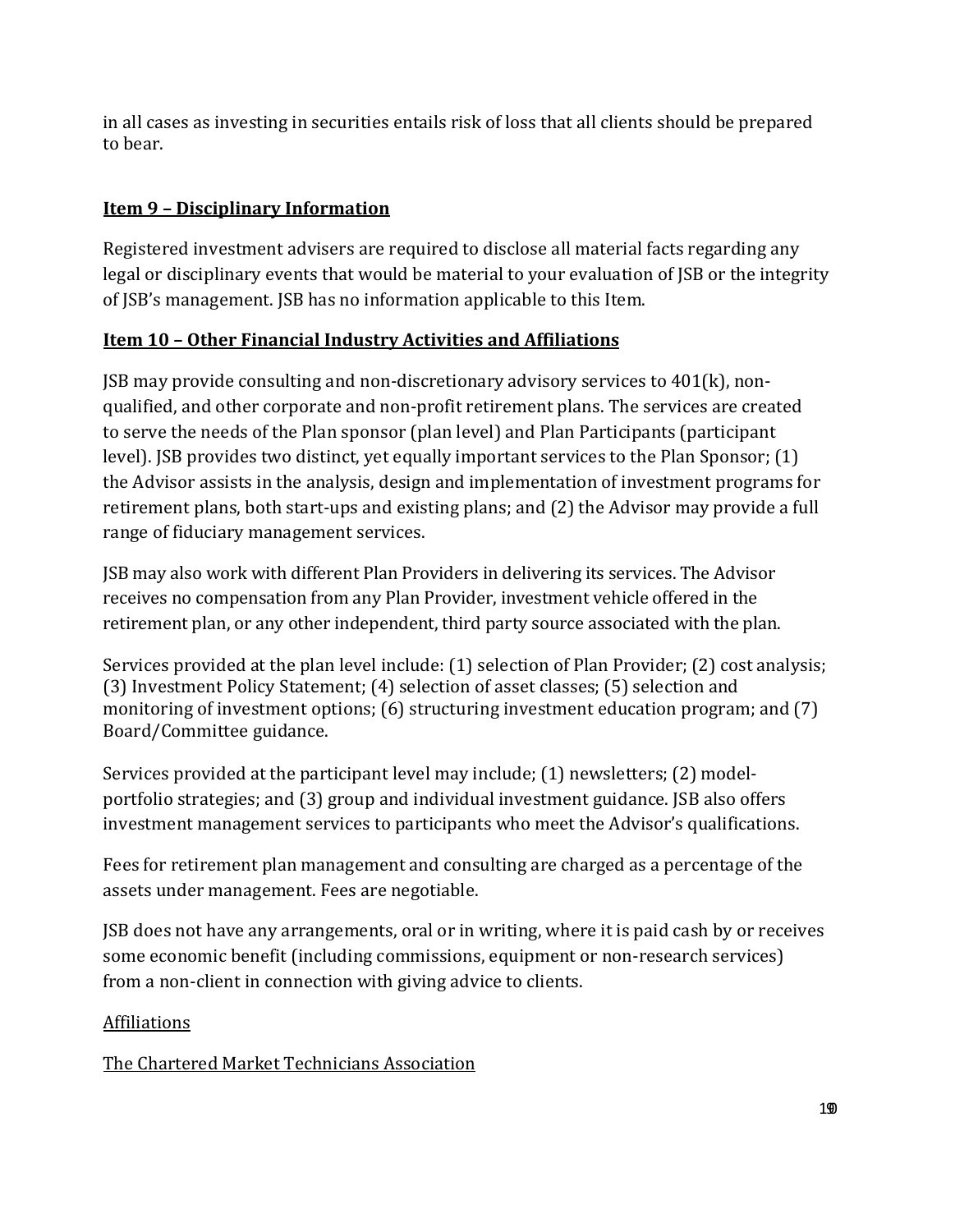The Chartered Market Technicians Association (CMTA), formerly the Market Technicians Association (MTA), is a not-for-profit professional regulatory organization servicing over 4,100 market analysis professionals in over 75 countries around the globe. The CMTA's main objectives involve the education of the public, the investment community and its membership in the theory, practice and application of technical analysis.

The CMTA has the following stated mission:

- $\Box$  Attract and retain a membership of professionals devoting their efforts to using and expanding the field of technical analysis and sharing their body of knowledge with their fellow members.
- $\Box$  Establish, maintain, and encourage the highest standards of professional competence and ethics among technical analysts.
- $\Box$  Educate the public and the investment community of the value and universality of technical analysis.

The CMTA mission is accomplished through the effective execution of a wide variety of professional services including, but not limited to, Seminars, local Region/Chapter meetings, the maintenance of an extensive library of technical analysis material and the regular publication of Newsletters and Journals.

CMTA members and affiliates include technical analysts, portfolio managers, investment advisors, market letter writers and others involved in the technical aspects of equities, futures, options, fixed income securities, currencies, international markets, derivatives, etc. Services provided to our members and affiliates are performed by a NYC based Headquarters staff, an active Board of Directors, Committee Chairs and an extensive cadre of volunteers located in both U.S. and non-U.S. markets.

The Chartered Market Technician (CMT) Program is a certification process in which candidates are required to demonstrate proficiency in a broad range of technical analysis subjects. Administered by the CMT Board of Governors of the Chartered Market Technicians Association (CMTA), Inc., the Program consists of three levels. CMT Level 1 and CMT Level 2 are multiple choice exams while CMT Level 3 is in essay form. The objectives of the CMT Program are:

- $\Box$  To guide candidates in mastering a professional body of knowledge and in developing analytical skills;
- $\Box$  To promote and encourage the highest standards of education; and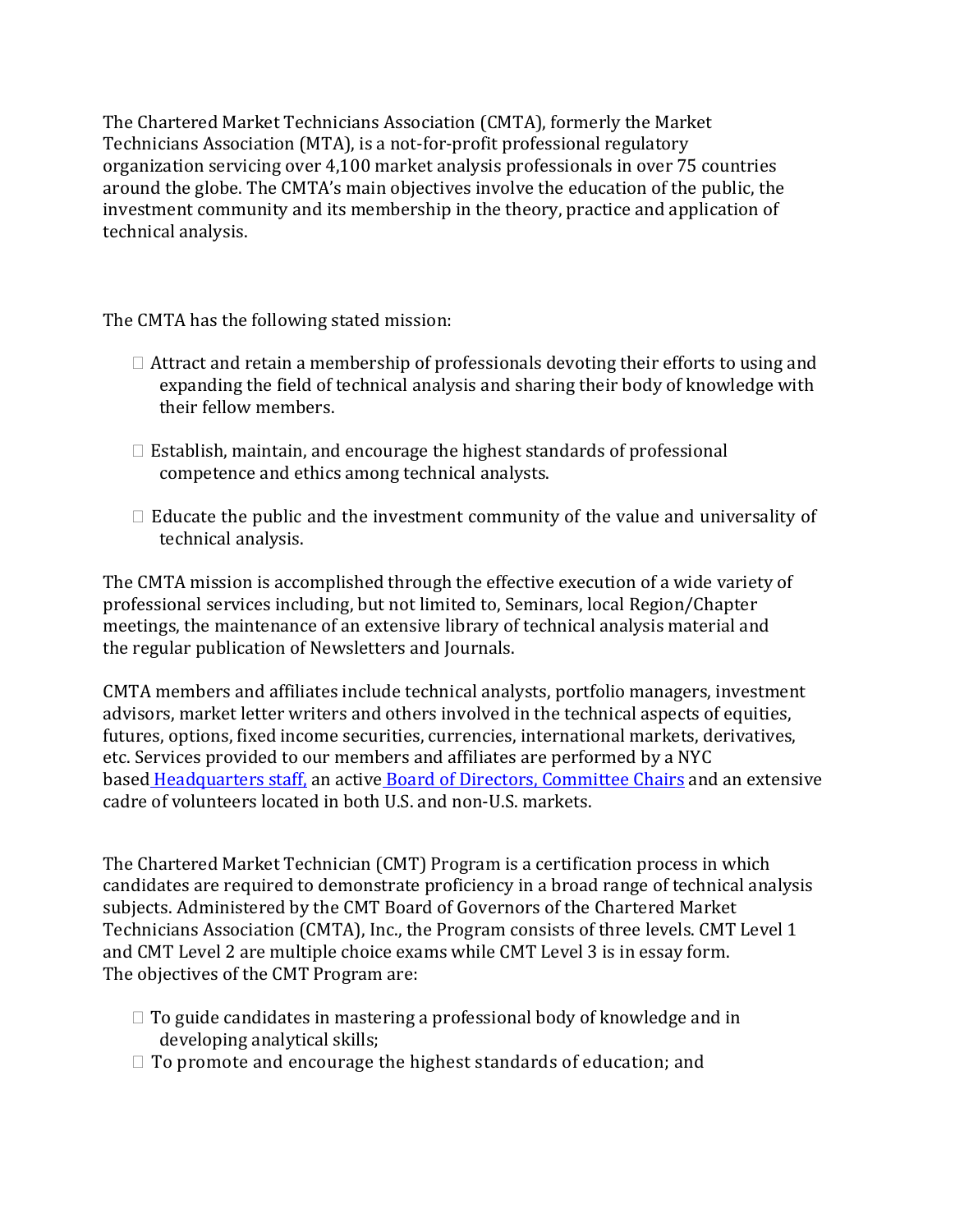$\Box$  To grant the right to use the professional designation of Chartered Market Technician (CMT) to those members who successfully complete the Program and agree to abide by the MTA Code of Ethics.

In order to be granted a CMT designation, a member must meet the following requirements:

- $\Box$  Successful completion of all three (3) levels of the CMT Exam.
- $\Box$  Have obtained 'Member Status' within the CMTA.
- $\Box$  Have been gainfully employed in a professional analytical or investment management capacity for a minimum period of three (3) years and must be regularly engaged in this capacity at the time of successfully passing all three (3) levels of the CMT Exam.

For more information, go t[o www.cmtassociation.org.](http://www.cmtassociation.org/)

## American Association of Professional Technical Analysts (AAPTA)

The American Association of Professional Technical Analysts is a nonprofit organization for experienced professionals applying Technical Analysis to the markets. AAPTA provides a place to share ideas, information, research, and analytical techniques in an atmosphere of openness, trust and cooperation.

AAPTA incorporated as a nonprofit organization in 2004 and became a member of the International Federation of Technical Analysts in 2006.

AAPTA applicants must meet stringent requirements, including professional employment in an analytical or investment-management capacity for a minimum of seven years. Applicants must be sponsored by two members of AAPTA, display high standards of ethical and professional behavior, and then be approved by the board.

#### **Item 11 – Code of Ethics**

JSB may occasionally place orders with brokers which from time to time include orders for both clients and employees of JSB. In every case, price per share is allocated equally as an average price per share. All employee trades are reviewed daily for any potential conflicts or potential problem areas.

JSB, its' employees, and family-related accounts may, from time to time, purchase and sell investment securities recommended to clients. In all cases, client transactions will always be given first priority. Where such buys and sells are not harmful to the firm's clients, the transactions may be included in block trades placed with broker-dealer or Prime Brokerage arranged broker-dealer for the firm's clients. No advisory client, firm employee, or family-related account is favored over any other in block trades. All clients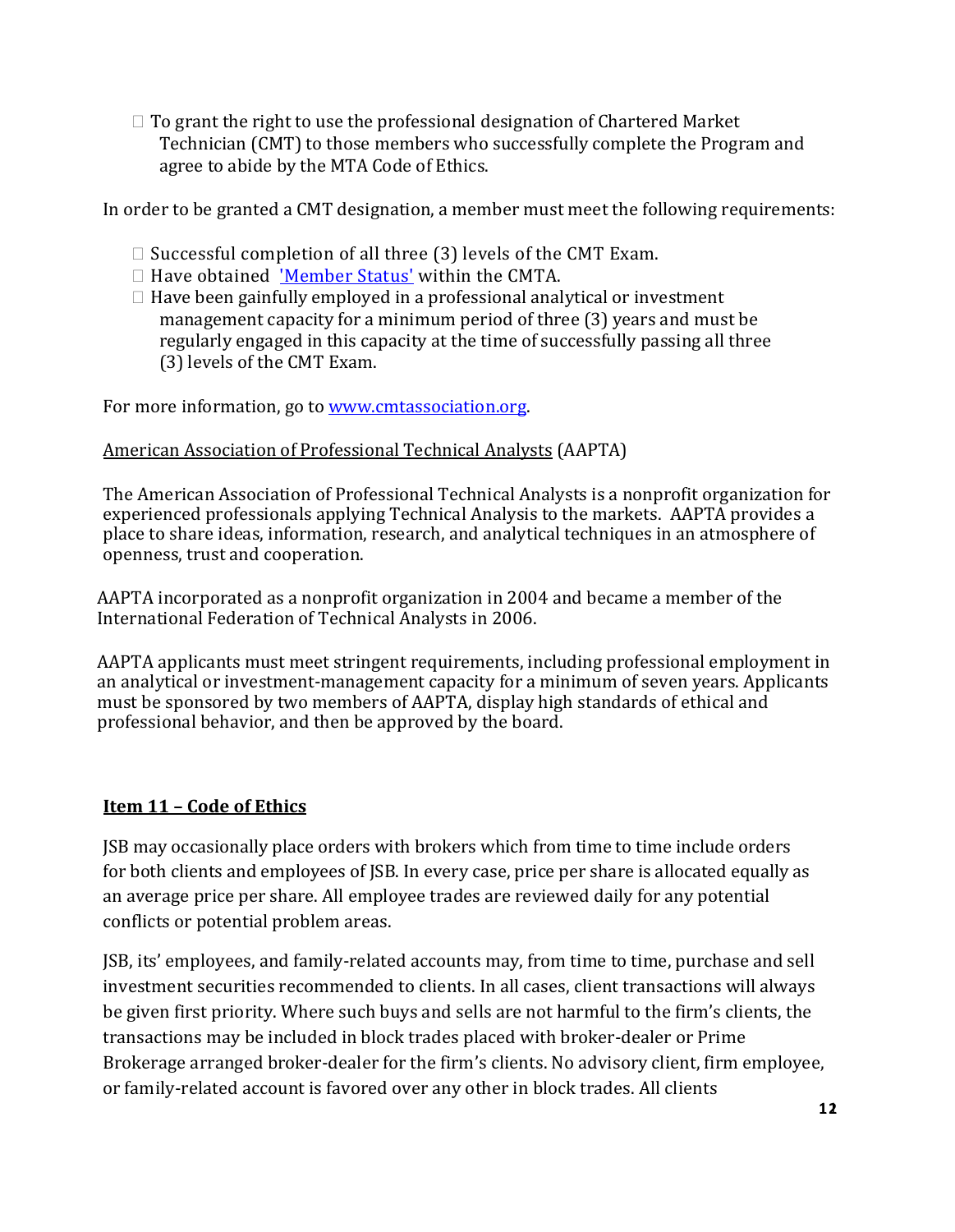participating in the aggregated order shall receive an average share price with all other transaction cost shared on a pro-rata basis.

JSB has adopted a firm policy statement establishing trading guidelines and control procedures. A written procedure statement exists outlining the steps taken to implement firm policy. Those procedures include:

A related person may not knowingly purchase (sell) for his/her personal account and those of his/her immediate family or in an account in which he/she has a beneficial interest, ahead of firm's clients. A related person cannot execute transactions in their own account(s) that are the opposite of what advice the firm is providing to its clients. All security transactions by a related person for his/her personal account and those of his/her immediate family and for any account(s) in which he/she has a beneficial interest, are reviewed by the Advisor's compliance officer on a quarterly basis.

JSB and its associated persons may purchase or sell specific securities for their own accounts based on personal investment considerations without regard to whether the purchase or sale of such security is appropriate for clients.

## Code of Ethics

JSB Capital Management, LLC has adopted a Code of Ethics for all supervised persons of the firm describing its high standard of business conduct, and fiduciary duty to its clients. The Code of Ethics includes provisions relating to the confidentiality of client information, a prohibition on insider trading, a prohibition of rumor mongering, restrictions on the acceptance of significant gifts and the reporting of certain gifts and business entertainment items, and personal securities trading procedures, among other things. All supervised persons at JSB must acknowledge the terms of the Code of Ethics annually, or as amended.

JSB Capital Management, LLC anticipates that, in appropriate circumstances, consistent with clients' investment objectives, it will cause accounts over which JSB has management authority to effect, and will recommend to investment advisory clients or prospective clients the purchase or sale of securities in which JSB, its affiliates and/or clients, directly or indirectly, have a position of interest. JSB's employees and persons associated with JSB are required to follow JSB's Code of Ethics. Subject to satisfying this policy and applicable laws, officers, directors and employees of JSB and its affiliates may trade for their own accounts in securities which are recommended to and/or purchased for JSB's clients. The Code of Ethics is designed to assure that the personal securities transactions, activities and interests of the employees of JSB will not interfere with (i) making decisions in the best interest of advisory clients and (ii) implementing such decisions while, at the same time, allowing employees to invest for their own accounts. Under the Code certain classes of securities have been designated as exempt transactions, based upon a determination that 13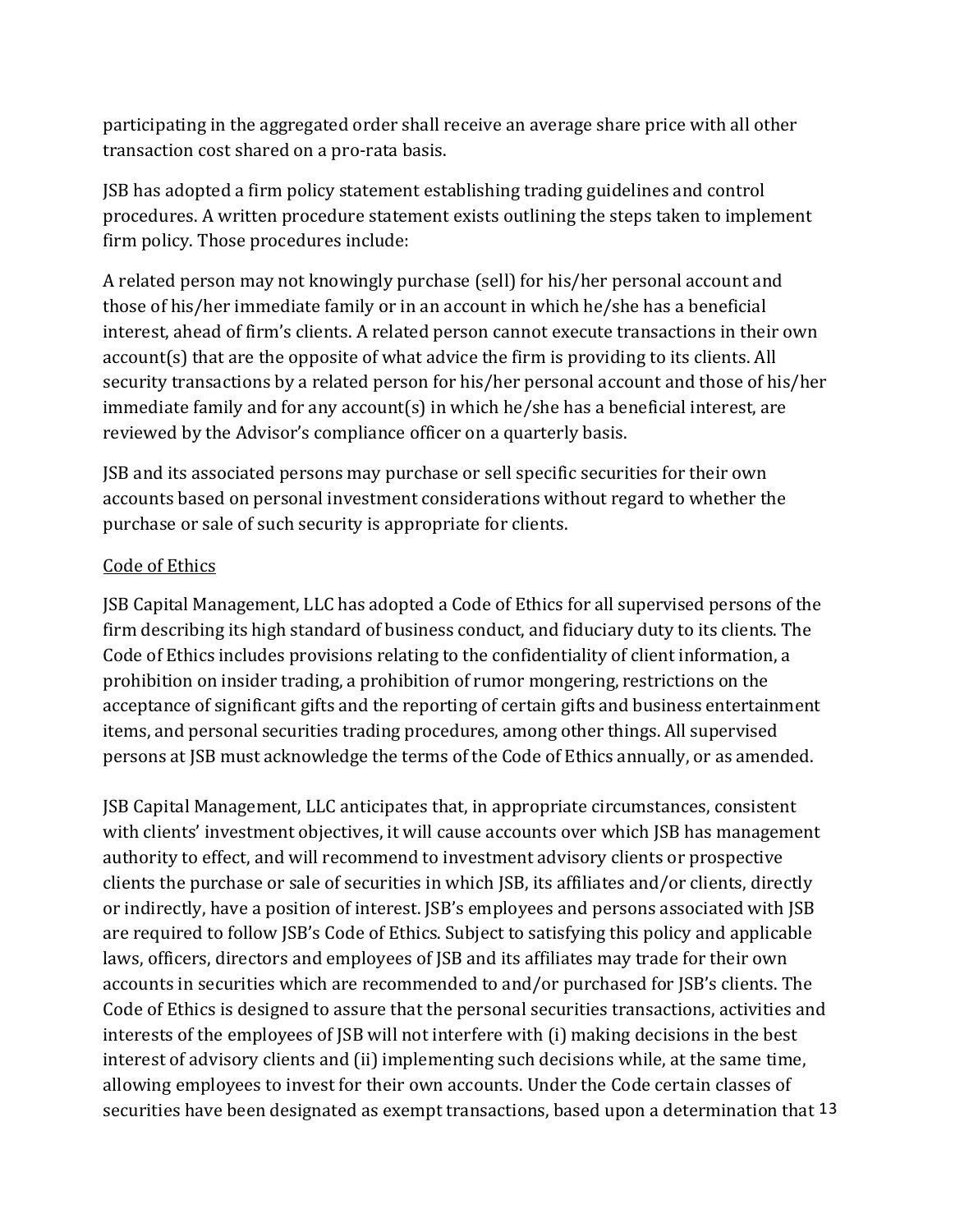these would materially not interfere with the best interest of JSB's clients. In addition, the Code requires pre-clearance of many transactions, and restricts trading in close proximity to client trading activity. Nonetheless, because the Code of Ethics in some circumstances would permit employees to invest in the same securities as clients, there is a possibility that employees might benefit from market activity by a client in a security held by an employee. Employee trading is continually monitored under the Code of Ethics, and to reasonably prevent conflicts of interest between JSB and its clients.

Certain affiliated accounts may trade in the same securities with client accounts on an aggregated basis when consistent with JSB's obligation of best execution. In such circumstances, the affiliated and client accounts will share commission costs equally and receive securities at a total average price. JSB will retain records of the trade order (specifying each participating account) and its allocation, which will be completed prior to the entry of the aggregated order. Completed orders will be allocated as specified in the initial trade order. Partially filled orders will be allocated on a pro rata basis. Any exceptions will be explained on the Order.

JSB's clients or prospective clients may request a copy of the firm's Code of Ethics by contacting Julia E. Bussie, CMT.

It is JSB's policy that the firm will not affect any principal or agency cross securities transactions for client accounts. Principal transactions are generally defined as transactions where an adviser, acting as principal for its own account or the account of an affiliated broker-dealer, buys from or sells any security to any advisory client. A principal transaction may also be deemed to have occurred if a security is crossed between an affiliated hedge fund and another client account. An agency cross transaction is defined as a transaction where a person acts as an investment adviser in relation to a transaction in which the investment adviser, or any person controlled by or under common control with the investment adviser, acts as broker for both the advisory client and for another person on the other side of the transaction. Agency cross transactions may arise where an adviser is dually registered as a broker-dealer or has an affiliated broker-dealer.

## **Item 12 – Brokerage Practices**

JSB has discretionary authority to buy and sell securities that trade on a listed national securities exchange or NASDAQ for the majority of its clients. In those cases, the client specifies the objectives and investment guidelines within which JSB exercises its discretion. In some cases, clients authorize JSB to act upon recommendation(s) made on their behalf, and in others, clients enter their own security transaction orders. Recommended securities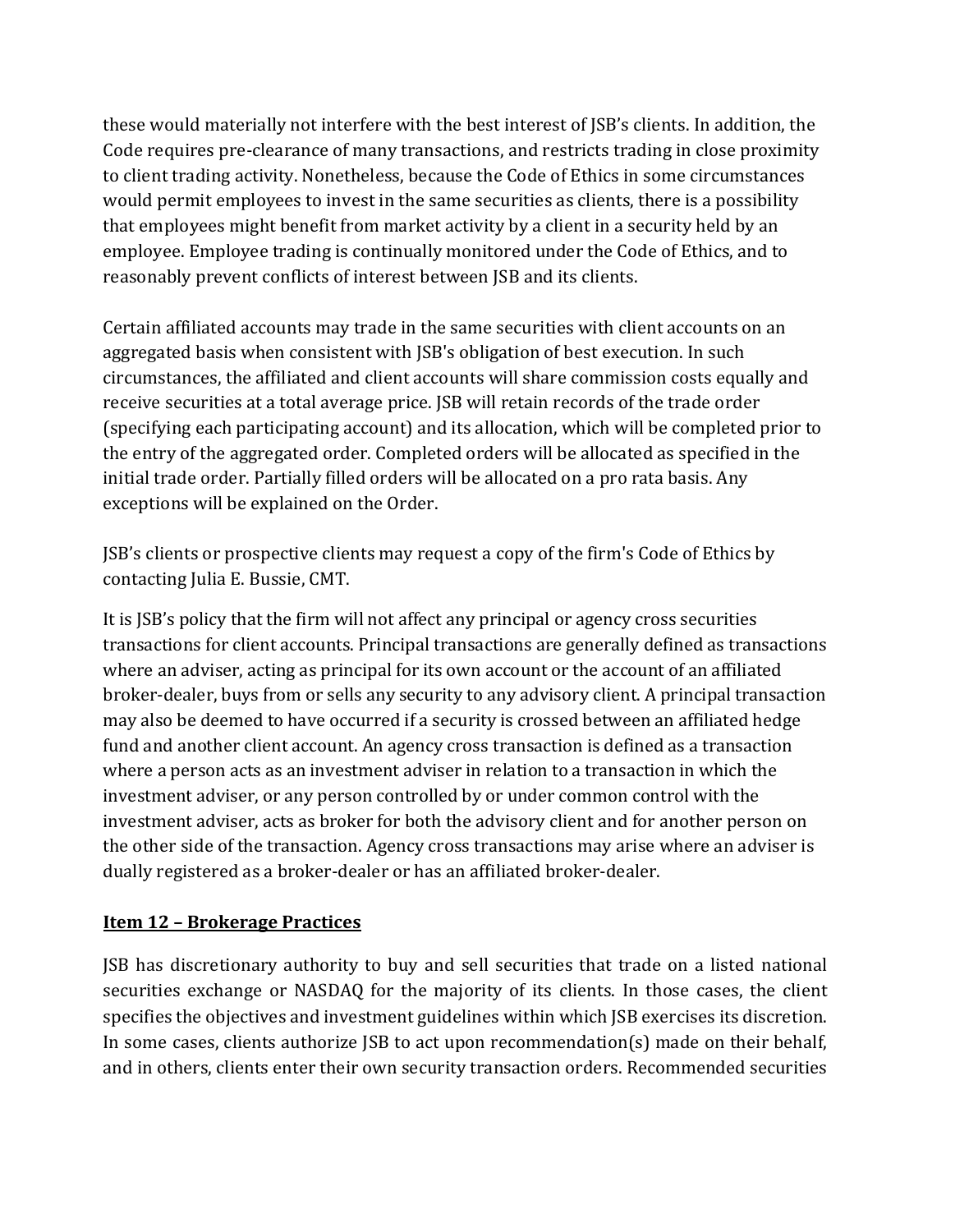include stocks, bonds, and mutual funds. Client restrictions and/or limitations on discretionary authority are established at account opening.

JSB has the authority to determine the amount of securities bought or sold for clients, unless otherwise instructed at the time of account opening.

Broker-dealers are recommended for purpose of providing ease of trading, electronic reporting, custody of assets, depth of investment products and options available, cost, back office support, and other miscellaneous factors deemed important to JSB in serving the needs of its clients. There are no assurances that certain features and investment products cannot be obtained at other broker-dealers for less cost. JSB does not share in any commissions or other fees charges by broker-dealers. Neither JSB, nor any associated persons has any ownership interest in selected broker-dealers, and none is anticipated in the near future. JSB may receive research and/or electronic data for no cost, which is used for all clients regardless of the broker-dealer used.

Commissions and/or transaction fees are charged for individual stock and bond transactions. Where JSB buys or sells the same security for two or more clients, JSB may place concurrent orders with the executing broker-dealer, to be executed together as a single "block" order to facilitate orderly and efficient execution. Whenever JSB does so, each account on whose behalf an order was placed, will receive the average price and will bear a proportionate share of all transaction costs, based on the size of that account's order.

 JSB has a fiduciary responsibility to obtain "best execution" on behalf of its clients. In evaluating whether a broker-dealer will be able to provide best execution, JSB considers the following key factors; (1) obtaining the best price; (2) the speed of execution; (3) the certainty of execution; and (4) the commission rate or spread. In selecting broker-dealers to effect transactions on an agency basis, JSB considers, in addition to the broker-dealers ability to provide best execution, the value of any research products and services provided by a broker-dealer. Research products and services provided to JSB as part of the normal custodial relationship may include research reports on particular industries and companies; economic surveys, data, and analysis; and products or services (e.g. computer services and equipment, including hardware, software and databases) that provide lawful and appropriate assistance to JSB in the performance of its investment decision making responsibilities. JSB does not participate in or accept any soft-dollar arrangements.

While JSB may periodically renegotiate fees with brokers-dealers, clients may be able to purchase recommended mutual funds and individual stocks and bonds outside the Advisor's program at little or no cost and without JSB's advisory fee. Clients should also 18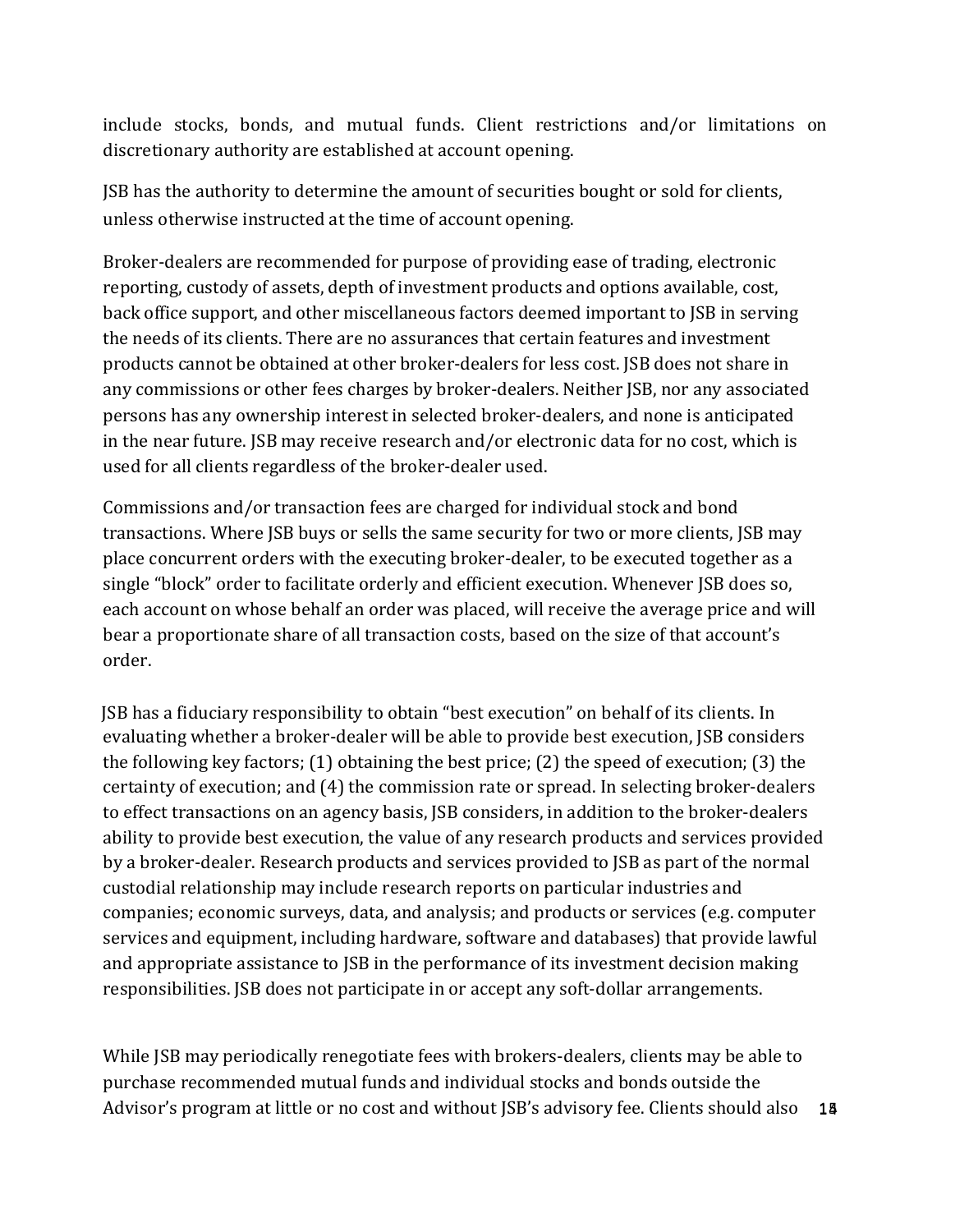be aware that, in addition to the investment advisory fee charged by JSB, each mutual fund and exchange traded fund charges its own separate management fee and other expenses. These fees are commonly referred to as the funds "expense ratio".

JSB does not direct any client transaction to a particular broker-dealer solely in return for products and research services rendered.

JSB uses TD Ameritrade Institutional, a division of TD Ameritrade, Inc. member FINRA/SIPC/NFA as custodian for most client accounts and receives institutional rates for brokerage transactions. (TD Ameritrade has been acquired by Charles Schwab Corporation and is slowly being integrated into the company. As that occurs, JSB expects to switch custodial responsibilities to Schwab.) JSB also uses Interactive Brokers, LLC, member NYSE/FINRA/SIPC/, and Millennium Trust Corp. as custodians for some client accounts. JSB has discretionary authority to determine broker-dealers to be used for purchase or sale of clients' accounts when it is to the best advantage of the client. JSB, through Prime Broker agreements, may purchase some securities from other brokerdealers to provide broader access to bond or stock inventories. On occasion, JSB may receive institutional research from companies involved in the Prime Broker agreements; however the cost of the securities to the client is not increased as a consideration for receiving any research.

JSB may pay a broker a commission in excess of that which another broker might have charged for effecting the same transactions in recognition of the value of the brokerage and research services provided by the broker and used by the client and other accounts managed by the broker. JSB believes it is important to its investment decision-making process to have independent research. This research may be used in servicing all of its accounts and not all such services may be used in connection with all of the accounts which paid commissions to the brokers providing such research. JSB generally uses such products and services for the benefit of all JSB's accounts, sometimes including accounts other than those that pay commissions to the broker-dealer that provided the products or services.

## **Item 13 – Review of Accounts**

The investment performance and composition of all accounts are reviewed on a quarterly basis or more frequently if conditions are warranted. Outside the quarterly reviews, reviews may be triggered by a (1) change in financial markets; (2) change in client's circumstances; and/or (3) change in the Advisor's opinion related to a company and/or industry. The same state of the state of the state of the state of the state of the state of the state of the state of the state of the state of the state of the state of the state of the state of the state of the s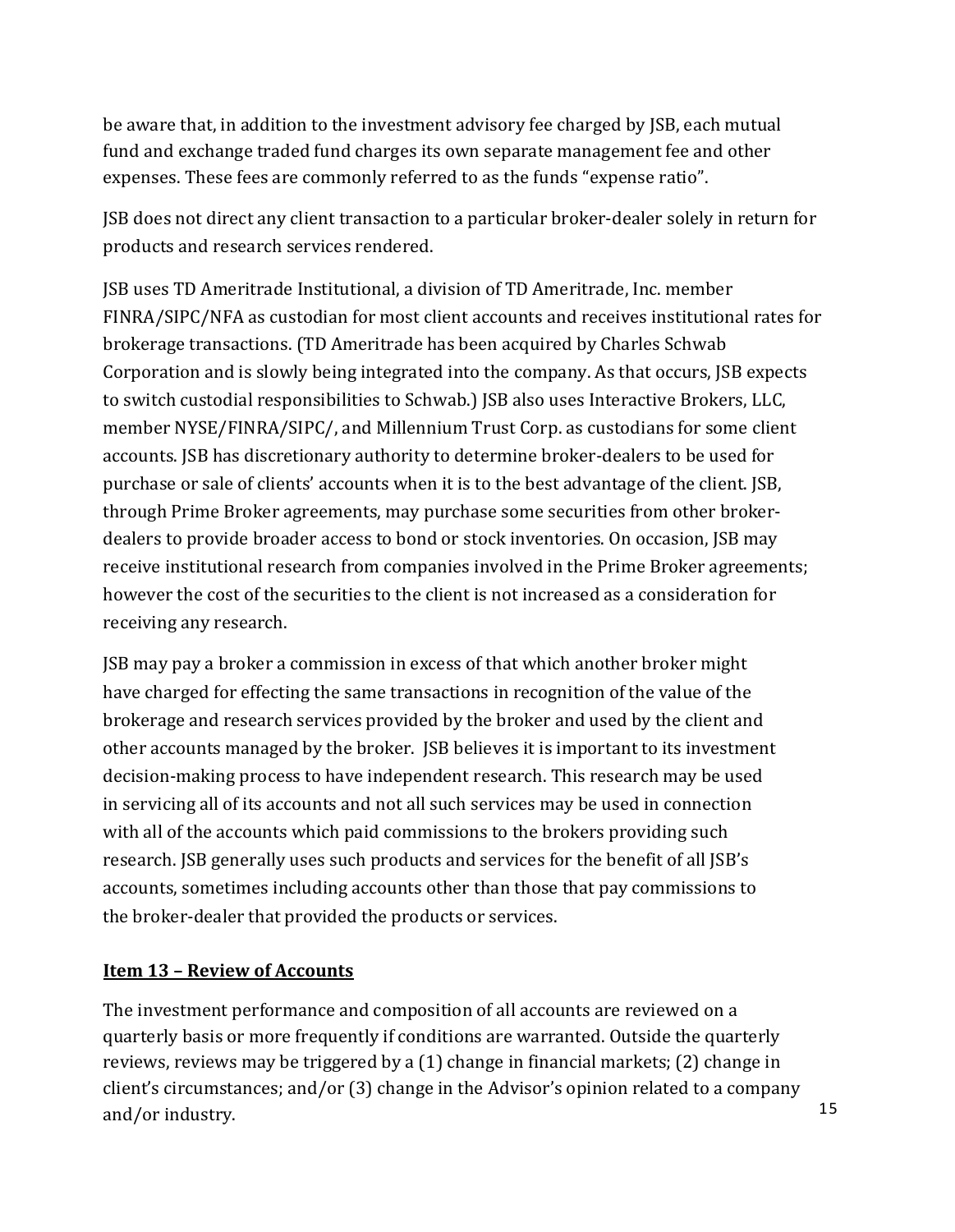As part of its investment management and monitoring services, JSB issues formal written quarterly reports which normally includes some or all of the following; (a) current market value of all accounts; (b) percentage breakdown of the portfolio by major markets and security types; (c) time-weighted return (net of fees) or internal rate of return (IRR), for the quarter, year-to-date, and since inception; and (d) comparative market indices of major asset classes. Additional reports such as gain-loss reports, income/expense reports, and projected income reports may also be included.

 Special reports may be prepared based on the needs of a client or an account and provided more frequently than on a quarterly basis. The reports may also include the risk characteristics of the portfolio(s), and recommendation(s) for new investments or changes in existing investments. Custodians, independently, also provide monthly reports to all clients.

Reviews: Managed accounts are reviewed on a quarterly basis or more frequently if warranted by market action. All securities in managed accounts are reviewed daily and market prices are analyzed relative to risk parameters and objectives.

Reviewers: Julia E. Bussie, CMT, President, reviews accounts based on client investment objectives and risk tolerance on a regular basis. Quarterly detailed reviews are scheduled as requested with clients but are not mandatory.

All accounts receive confirmations of all trades and monthly statements from their third-party custodian. Clients may receive confirmations and monthly statements from the third-party custodian in either physical or electronic format at their discretion, but JSB recommends electronic format.

## **Item 14 – Client Referrals and Other Compensation**

At this time JSB does not solicit nor compensate other professionals for referrals.

## **Item 15 – Custody**

All client funds are held in third-party custodial accounts. JSB will not have a financial interest in any broker dealer, bank or qualified custodian that holds or maintains JSB client accounts. JSB has only constructive custody of client funds meaning JSB has written permission from clients to deduct management fees directly from their accounts but does not have any other custody of client funds or securities.

Clients should receive at least quarterly statements from the broker dealer, bank or other qualified custodian that holds and maintains client's investment assets. JSB urges all clients to carefully review such statements and compare such official custodial records to the account statements that JSB may provide to you. Our statements may vary from custodial 17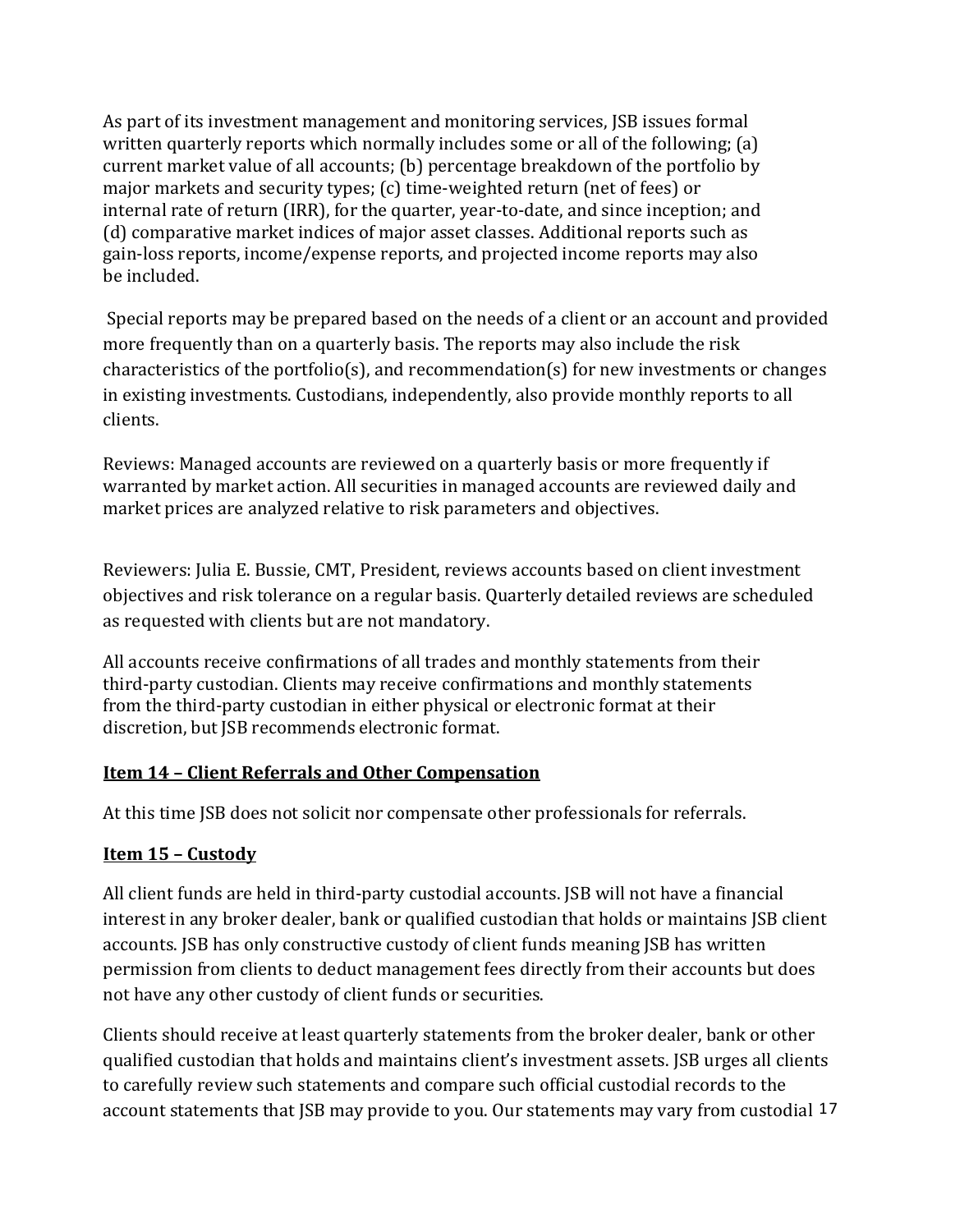statements based on accounting procedures, reporting dates, or valuation methodologies of certain securities.

## **Item 16 – Investment Discretion**

JSB usually receives discretionary authority from the client at the outset of an advisory relationship to select the identity and amount of securities to be bought or sold. In all cases, however, such discretion is to be exercised in a manner consistent with the stated investment objectives for the particular client account.

When selecting securities and determining amounts, JSB observes the investment policies, limitations and restrictions of the clients for which it advises. For registered investment companies, JSB's authority to trade securities may also be limited by certain federal securities and tax laws that require diversification of investments and favor the holding of investments once made.

Investment guidelines and restrictions must be provided to JSB Capital Management, LLC in writing.

## **Item 17 – Voting Client Securities**

As a matter of firm policy and practice, JSB does not have any authority to and does not vote proxies on behalf of advisory clients. Clients retain the responsibility for receiving and voting proxies for any and all securities maintained in client portfolios. JSB may provide advice to clients regarding the clients' voting of proxies.

## **Item 18 – Financial Information**

Registered investment advisers are required in this Item to provide you with certain financial information or disclosures about JSB's financial condition. JSB has no financial commitment that impairs its ability to meet contractual and fiduciary commitments to clients and has never been the subject of a bankruptcy proceeding or petition.

Because JSB has Discretionary Authority over client accounts, JSB will adhere to and meet the following requirements under CA CCR Section 260.237.2:

- Maintain at all times a net worth of \$12,000.00
- Prepare an Income Statement and Balance Sheet in accordance with Generally Accepted Accounting Principles.
- Prepare and maintain a Minimum Financial Requirement Worksheet.
- Prepare a Verification Form regarding the above statements and accuracy.

## **Item 19 – Requirements for State-Registered Advisors**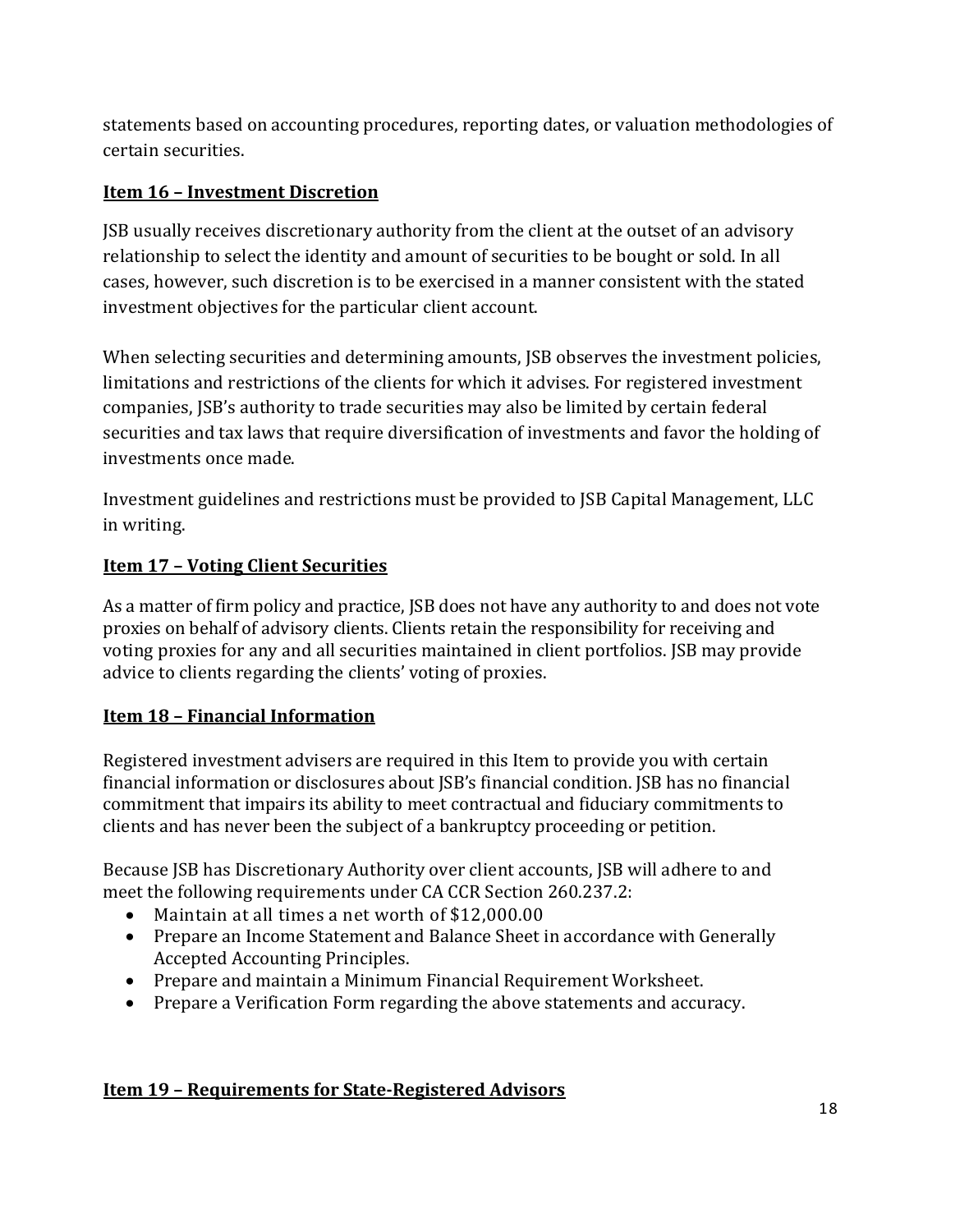**A.** Julia E. Bussie serves as President and sole officer of JSB Capital Management, LLC (JSB). Ms. Bussie established the firm in 2012 and is responsible for all aspects of the firm's investment policy, financial analysis and strategic asset allocation. Prior to founding JSB, Ms. Bussie was employed by Western Pacific Capital Management and was a member of their investment policy committee. In 1997, Ms. Bussie retired to manage her personal investments from a position as an Associate Vice President at A.G. Edwards where she was a futures market analyst. She was a member of the Chicago Mercantile Exchange and the Chicago Board of Trade providing trading advice and analysis to the A.G. Edwards branch network. Prior to this, she held positions at several investment firms where she was an integral member of the investment policy committees. Ms. Bussie graduated from Hope College, Holland, MI with a Bachelor of Arts degree in German in 1972. She attended Northwestern University Graduate School of Management in Chicago, IL before becoming involved in the commodities futures industry.

Ms. Bussie holds the Chartered Market Technician designation and has been active in the Chartered Market Technicians Association (CMTA). She has served twice on the Board of Governors including a term as Treasurer and was a member of the Board of Governors of the Chartered Market Technician program.

Please see the Curricula Vitae below for more information.

B. Ms. Bussie is not actively involved in any business other than JSB.

C. Neither JSB nor any supervised persons or associates are compensated with performance-based fees as these fees may create an incentive for an advisor to recommend an investment that may carry a higher degree of risk to the client.

D. Neither JSB nor Julia Bussie has been involved in an arbitration claim or award or been found liable in a civil, self-regulatory organization or administrative proceeding.

E. Neither JSB nor Julia Bussie has any relationship or arrangement with any issuer of securities.

## Curricula Vitae

Julia E. Bussie, CMT